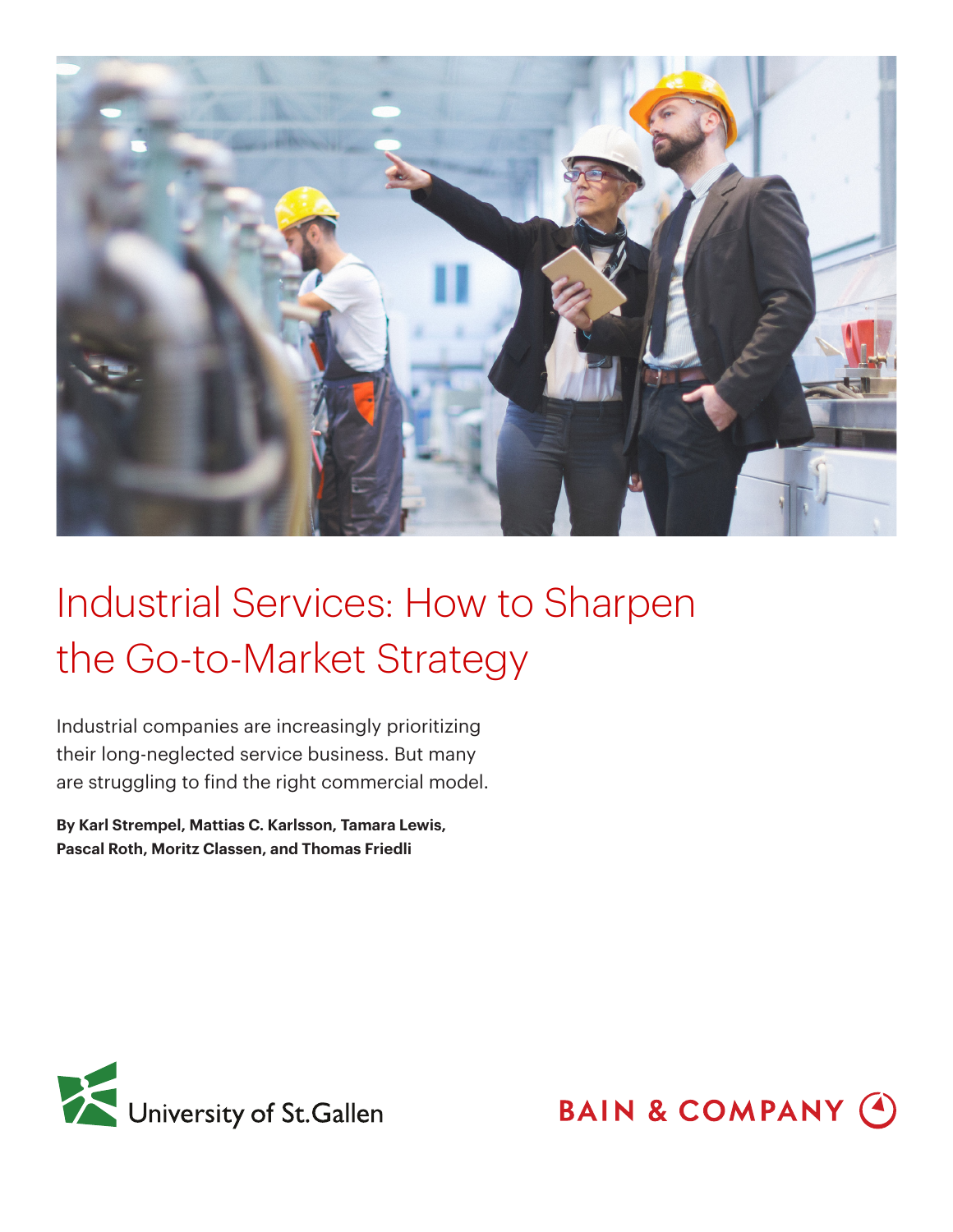# Authors

**Karl Strempel, Mattias C. Karlsson, Tamara Lewis,** and **Pascal Roth** are partners in Bain & Company's Advanced Manufacturing & Services practice. They're based in Dusseldorf, Stockholm, Seattle, and Zurich, respectively. **Moritz Classen** is a former research associate and **Thomas Friedli** is a professor of production management at the University of St.Gallen's Institute of Technology Management in St. Gallen, Switzerland.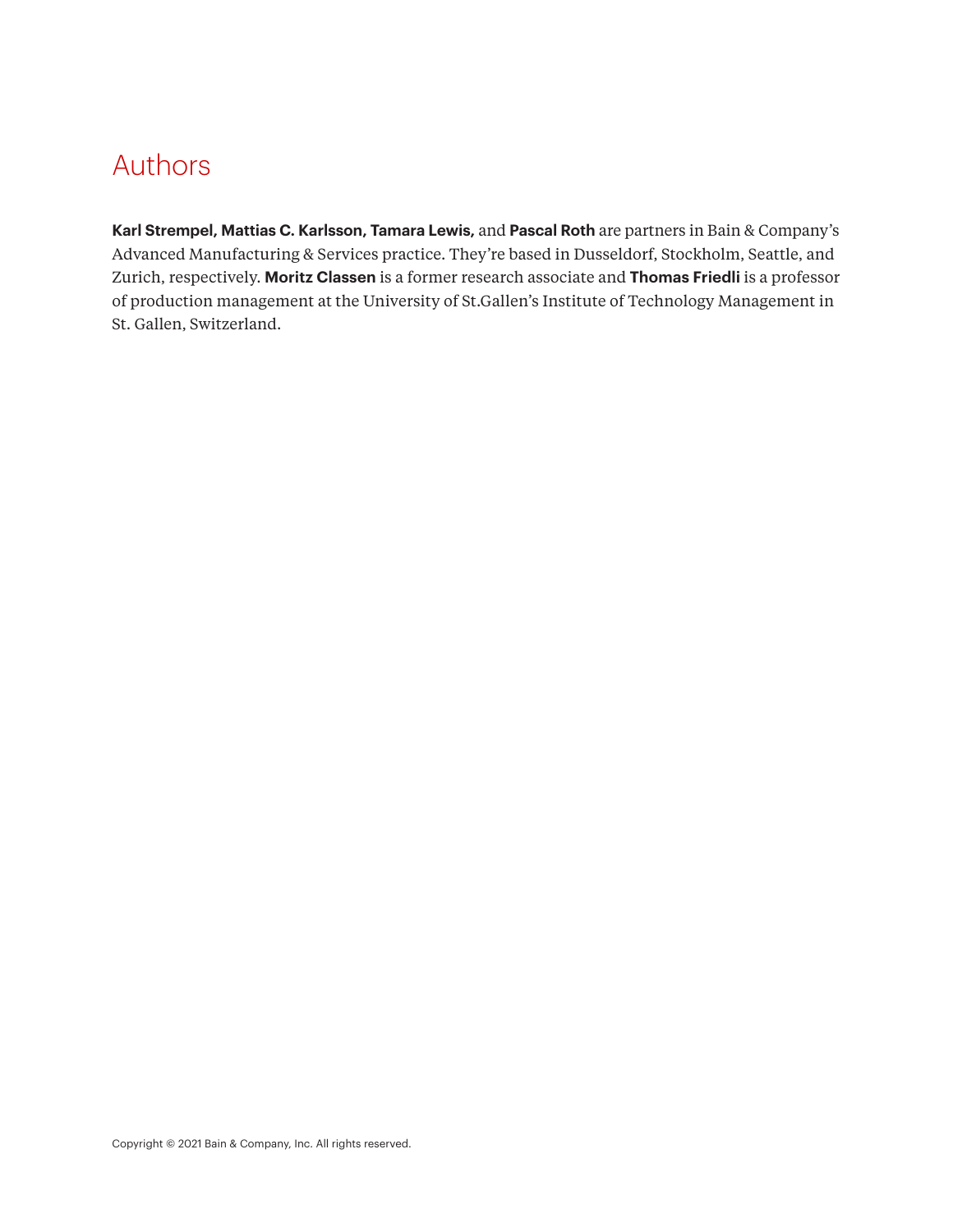### **At a Glance**

- Industrial companies are sharpening the focus on growing their service business, as machinery buyers prioritize conserving cash and extending the life span of their existing equipment.
- But many have had trouble landing on the right go-to-market strategy.
- The most successful companies systematically identify market and customer opportunities, define the route-to-market and commercial responsibilities, and rigorously manage the service sales team's performance.

With industrial machinery buyers prioritizing cash conservation and extending the life span of their existing equipment, a growing number of industrial executives are recognizing that a sometimesoverlooked piece of their company could hold the key to unleashing growth: the service business.

Some industrial companies have historically treated service as an afterthought, and instead directed most of the company's R&D investments, resources and talent, and management attention toward new equipment sales.

Now, those priorities are shifting; service has risen to the top of executives' agendas across manufacturing and other industrial sectors. Why?

Many industrial companies now operate in mature markets and face headwinds that make it challenging to grow their new equipment sales. In addition, it's becoming clearer that service is not only a stabilizer of the business, but also the source of significant growth opportunities in both the short and long term. That's because effective service can increase the lifetime value of products, help retain customers, stabilize the company's revenue against external shocks, and grow profits. Moreover, the transition to value-added services—a combination of product, service, and digital solutions and new monetization models is shining an even brighter spotlight on the service business.

Priorities are shifting; service has risen to the top of executives' agendas across manufacturing and other industrial sectors.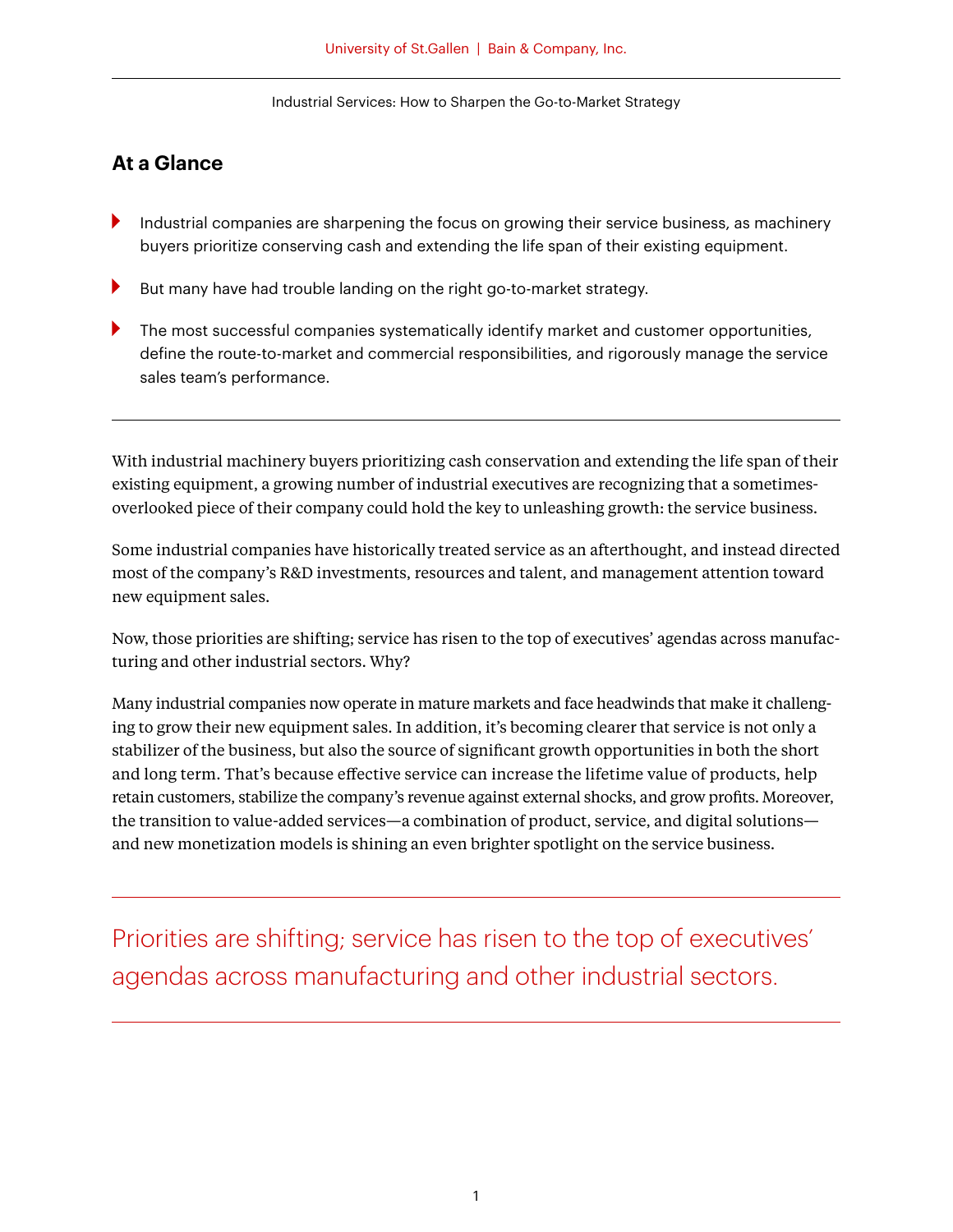Services already contribute significantly to industrial companies' top and bottom lines. In a Bain & Company survey of 51 industrial companies worldwide last year, services on average constituted 35% of their revenue and 60% of profits *(see Figure 1)*.

Now, industrial firms have an opportunity to increase those numbers, as the Covid-19 pandemic has made effective service an imperative. Travel restrictions have expanded the use of digitally enabled services. Meanwhile, customers' emphasis on preserving cash during the pandemic is here to stay. Rather than investing in new machinery and equipment, many are trying to extend the life span of their existing assets, which is dialing up the pressure on industrial companies to find new revenue sources in other areas such as services. Lastly, the pandemic has forced customers to invest more in supply chain reliability and operational continuity, which means they value high-quality service more than ever.

The challenge for industrial companies is that many have a long way to go to reach full potential in their service business, often because they're struggling to find the right commercial model. In a recent survey of managers and frontline employees at 54 global industrial companies by the University of St.Gallen's Institute of Technology Management, only 13% of respondents said they consider their company's service sales strategy to be "excellent" or "exceptional."



**Figure 1:** Services contribute significantly to industrial companies' top and bottom lines

Source: Bain service benchmarking study 2020 (n=51)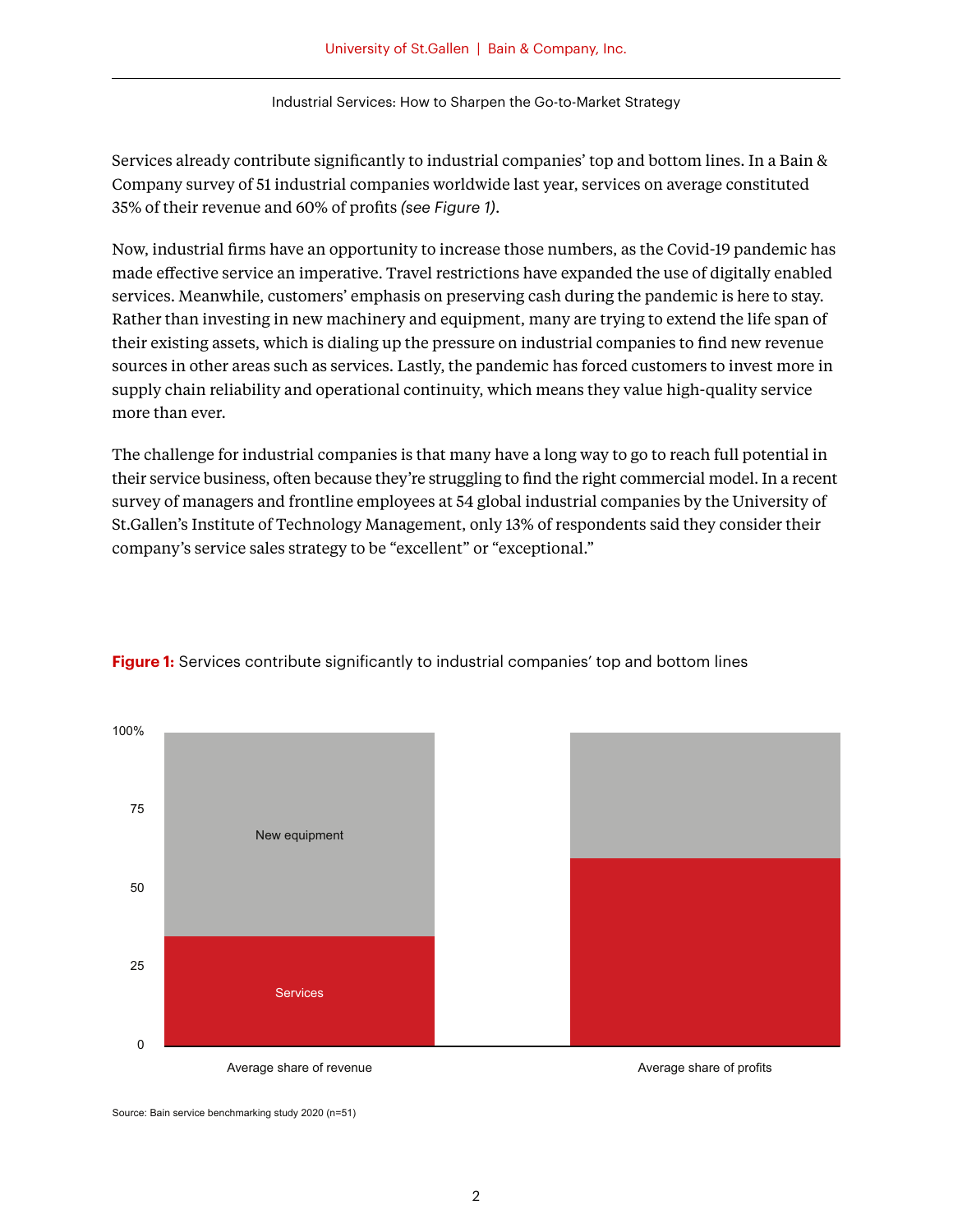Companies that develop an effective go-to-market strategy for their service business can quickly reap significant rewards. Leading companies have increased their service business's annual revenue by 20% to 30% within three years by honing their sales approach, and they doubled or tripled service revenue for individual products across each one's life cycle. Of course, the upside will vary depending on a number of factors, most notably the size of the company's installed base and current share of services provided to those customers.

### **Honing the go-to-market strategy**

Our analysis of leading companies found the go-to-market strategies for their service businesses have three things in common.

- They systematically identify market and specific customer opportunities.
- They clearly define the route-to-market and commercial responsibilities.
- They rigorously manage the service sales team's execution and performance.

**Systematically targeting market opportunities.** The most effective service organizations clearly understand the commercial opportunities in their installed base. They implement a plan to systematically, proactively target commercial touchpoints across the entire service life cycle, deploying advanced analytics in areas such as point of sale, product warranty, and contract renewal *(see Figure 2)*.

In the University of St.Gallen survey, 10 companies with the best service orientation and service sales performance were identified as leaders. Of the top performers, 75% said they systematically assess the installed base for service sales opportunities, compared with just 44% among the followers. When selling services, 71% of top performers assess the total value opportunity, 2.6 times the rate of followers. While 56% of top performers systematically feed their customer relationship management system with relevant data for service sales, only 40% of the followers do so. That's a missed opportunity because this information can be crucial to planning service sales initiatives targeting underserved customers.

Companies that develop an effective go-to-market strategy for their service business can quickly reap significant rewards.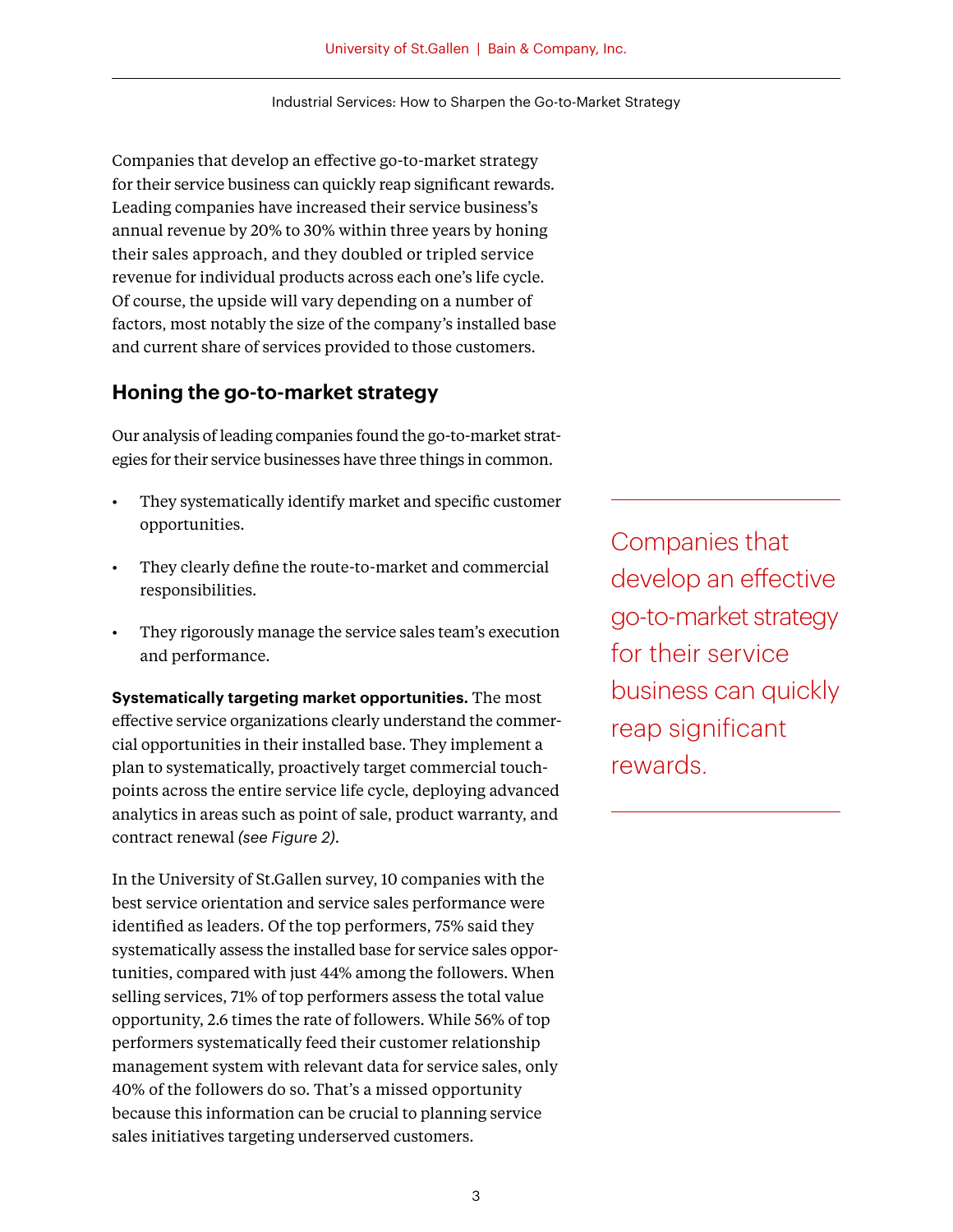**Figure 2:** Mapping service opportunities across the product life cycle can boost sales



Source: Bain & Company

Consider the holistic approach one US-based industrial machinery manufacturer took to revamping its service operations and enhancing its sales approach. It started by defining what it considered standard service work for each major product and contract type. Then it built a bottom-up forecast for each type of service bill and reconciled that with the business's top-down budget guidance.

The manufacturer also created standardized solutions and sales collateral for major operating issues expected in the fleet of sold products. As projected service events approached, the company established a series of milestone dates as guideposts for adjusting the scope of service tasks, releasing material and crews, and refining cost estimates. For its aging fleet, the company developed a package of streamlined services to stay cost-competitive with independent service providers.

Lastly, for long-term contract renegotiations and bigger transactions, it established recurring, simple meeting formats with account teams that focused the conversations on a small set of key metrics.

This combination of efforts has helped increase the efficiency and effectiveness of the manufacturer's service sales team.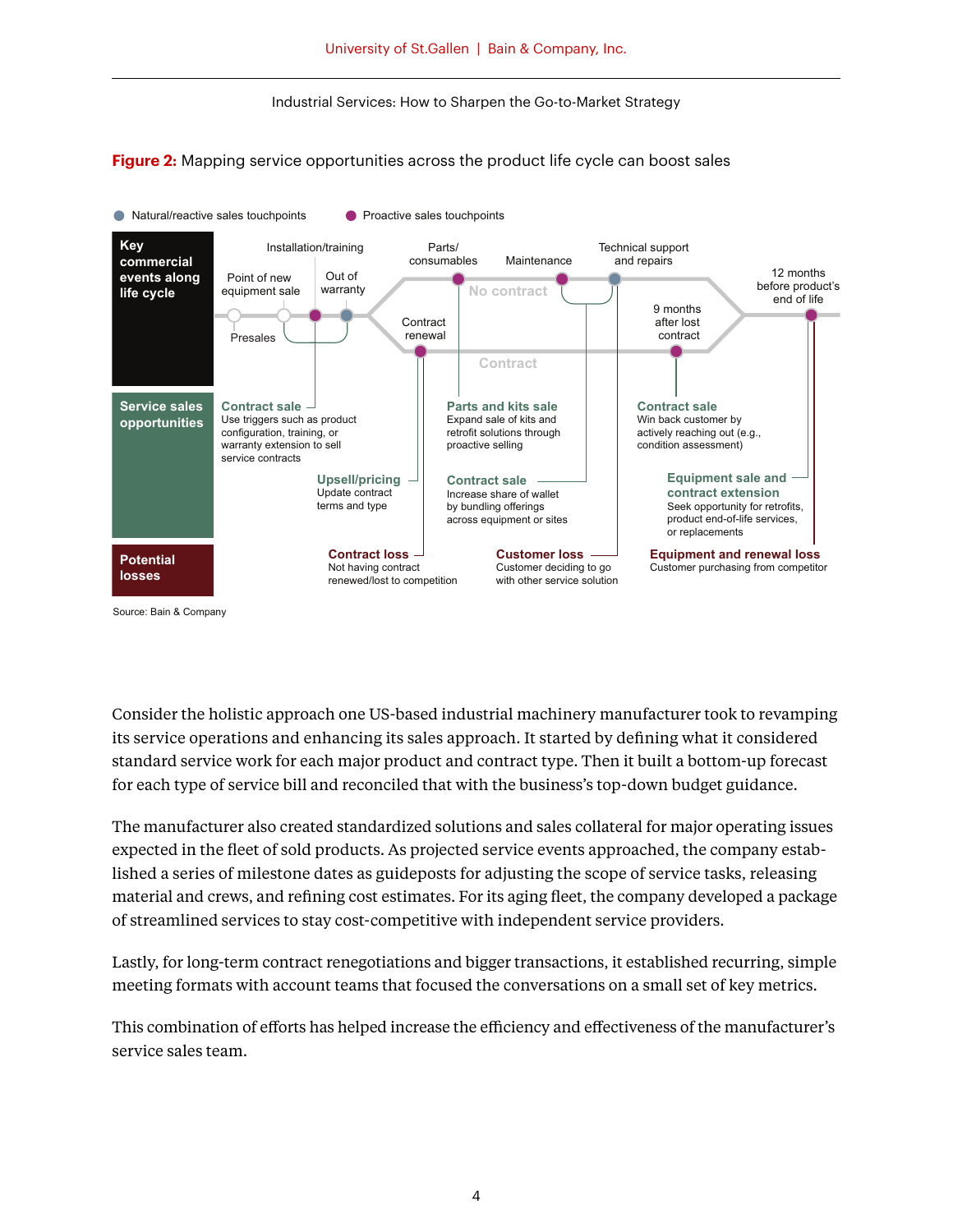**Clearly defining route-to-market and commercial responsibilities.** Best-in-class industrial companies clearly define their route to market (direct vs. indirect sales, inside vs. field salesforces, e-commerce vs. brick-and-mortar stores) and service sales accountability across the product life cycle. They also define their sales approach for each customer touchpoint, segment, and product.

The leading companies always put their best foot forward in each situation and account. That might sound obvious, but a lot of companies fall short because they undervalue a key principle: service sales isn't the sole responsibility of the service organization. It's a companywide effort that involves new equipment and service sales personnel, but also includes nonsales employees (service technicians, customer support teams) and new channels (e-commerce, external partners), and often features a hybrid approach between these channels.

**Rigorously managing service sales performance.** Leading companies manage the service business's sales with the same level of professionalism as traditional goods. That means, for example, linking individual sales targets to the total value of the equipment's potential service needs over its life span, diligently managing frontline employees, and supporting them with coaching and sales tools, such as value calculators.

Part of what distinguishes top performers' strategy is they reward long-term value creation from both new and existing customers. In the University of St.Gallen survey, 83% of top performers' incentive plans for salespeople included new-customer acquisition, and 50% included cross-selling. Those rates were 2.2 times and 2.8 times higher than those of followers, respectively *(see Figure 3)*.

Hilti, a Liechtenstein-based maker of power tools, fastening systems, and other construction and manufacturing products, aligned its salesforce's rewards with the core objective of increasing each customer's lifetime value. This means Hilti pursues a customer-centric strategy that views each one as a "partner," and the company seeks stable, sustained revenue growth from these relationships.

Part of what distinguishes top performers' strategy is they reward long-term value creation from both new and existing customers.

As a result, the company applies an incentive system to motivate salespeople to nurture long-term customer relationships instead of boosting specific services through incentives. This motivates salespeople to continuously deliver value to customers and take extra efforts to retain them. This approach has fostered alignment between the service and sales teams, rewarded long-term partnerships, and created more value for the customers and the company.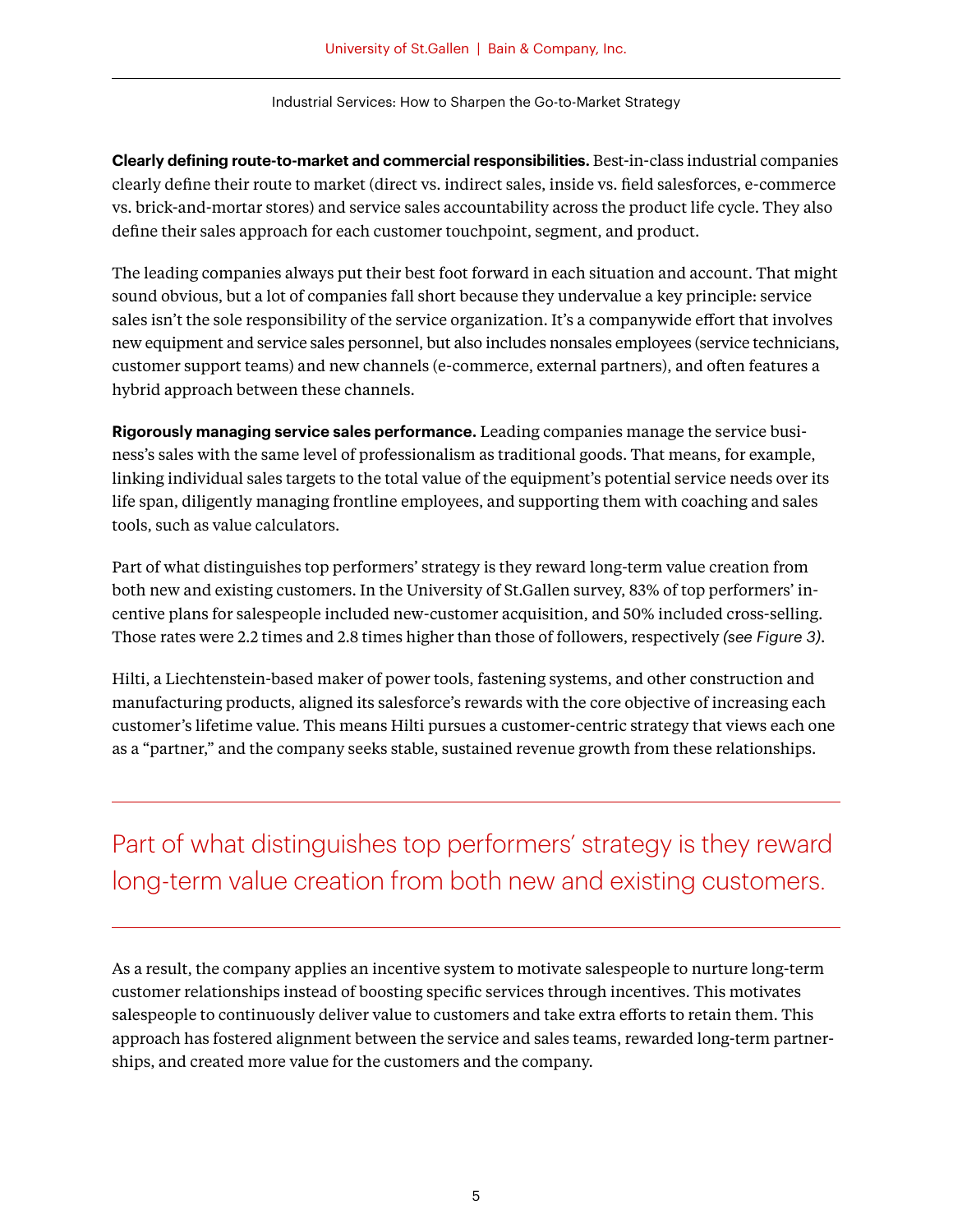**Figure 3:** Many top-performing service businesses reward salespeople for acquiring new customers and cross-selling



Source: University of St.Gallen Institute of Technology Management service sales survey, August–November 2020 (n=54)

Of course, an attractive service offering and value proposition are required for these three pillars of the go-to-market strategy to be effective. These strategies also benefit from excellence in commercial operations (marketing, pricing, tools, and the organization). These elements can only increase the service business's potential upside.

### **Tapping the service business's full potential**

A few simple questions can help industrial company executives understand the level of untapped growth in their service business, and begin to form a strategy to deliver on it.

- 1. Is the strategic role of service clearly defined in our overall strategy, and are we allocating resources and focus accordingly?
- 2. Does our company profoundly understand the service needs of our customer segments and related opportunities throughout the customer and product life cycle? If so, how effectively are we using this information to steer service sales?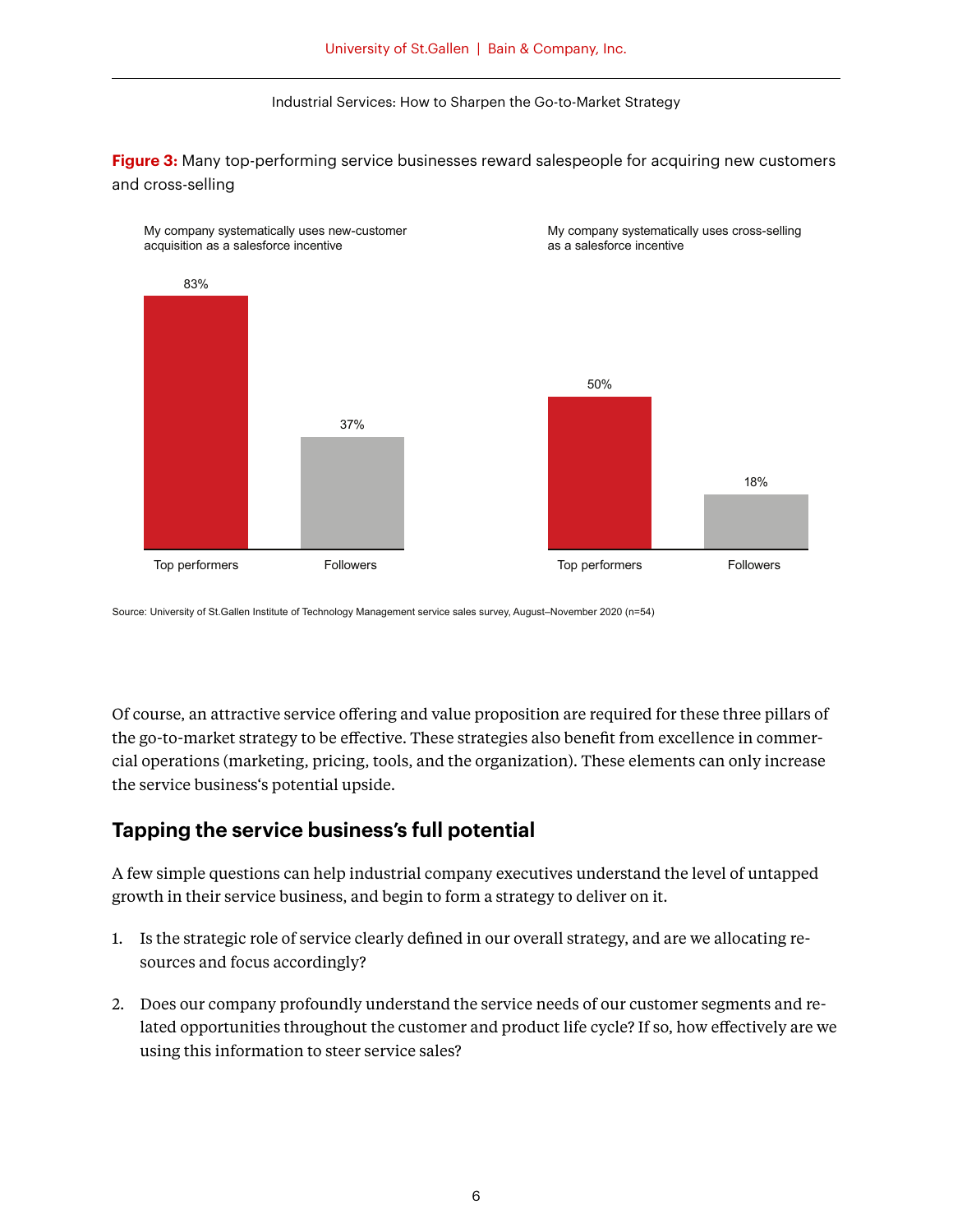- 3. Are we taking full advantage of available channels, digital capabilities, data analytics, and artifi cial intelligence tools to boost service sales?
- 4. Do we have clear roles and accountability of service sales defined across all stages in the product life cycle?
- 5. How effectively do we measure and reward service sales performance?